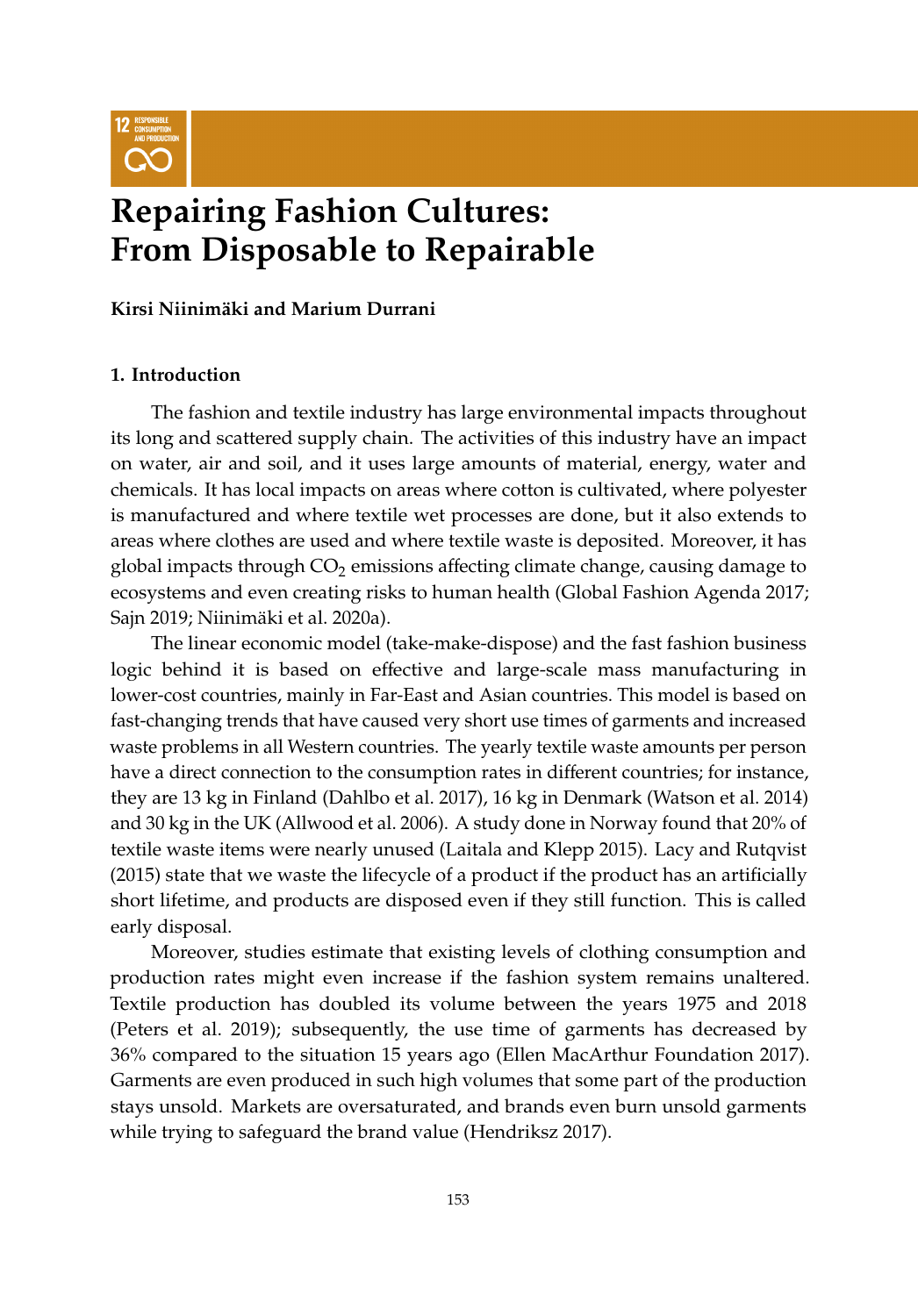The current consumption–production paradigm and the unsustainability in this industrial sector have to change, and we have to create a new balance in the fashion sector. One part of this transformation process is the new product lifetime understanding and approach to extend the use time of garments. This is essential while trying to lower the environmental impact of garments and the fashion industry. Moreover, building this new paradigm in the fashion sector includes not only change in consumers' consumption habits, but companies also have to be involved in this change. Sustainable fashion business models have to include the aspects of producing less, extending the use time of garments and including these principles in a new business understanding. In this way, a new balance can be achieved, and the fashion culture could potentially be "repaired" to create a better balance while slowing down the material throughput in the system.

This chapter approaches this paradigm shift in fashion cultures from two angles: firstly, from the consumer viewpoint and secondly from the company viewpoint. The text aims to build on the emerging phenomena of communal repair activities and on business examples, and through this approach it provides an understanding of the need to change the fashion culture from disposing to repairing. Through this knowledge, the chapter contributes to the discussion of transformation in the consumption–production paradigm from a narrowly framed view, i.e., repair. The text is grounded on earlier studies and literature, and through this base it aims to construct a conceptual understanding of this phenomenon under study, i.e., transforming fashion culture towards sustainability through the practice of repair.

#### **2. Replace or Repair**

As elaborated in the previous section, problems associated with the fashion and textile industry are plenty and quite perplexing. Yet, the quest to bring forth solutions that could address the aforementioned issues has continued to remain active and vibrant. In particular, extending the use time of garments has repeatedly been quoted within academic research as a viable solution when tackling the ever-increasing rates at which garments get disposed [\(Fletcher](#page-11-3) [2008;](#page-11-3) [Birtwistle and Moore](#page-10-1) [2007;](#page-10-1) [WRAP](#page-14-1) [2012;](#page-14-1) [Gwilt](#page-11-4) [2014;](#page-11-4) [Durrani](#page-11-5) [2018a,](#page-11-5) [2018b,](#page-11-6) [2018c;](#page-11-7) [McLaren and McLauchlan](#page-12-3) [2015\)](#page-12-3). According to The Waste and Resources Action Programme [\(WRAP](#page-14-1) [2012\)](#page-14-1) report, it is estimated that using garments for a minimum of over three years has the potential to save 5 billion pounds worth of resources in one year alone. The significance of extending the use of garments is further resonated in the works of several academics that have mentioned the adoption of various techniques in an attempt to extend garment use. Some of these recommendations include encouraging users to purchase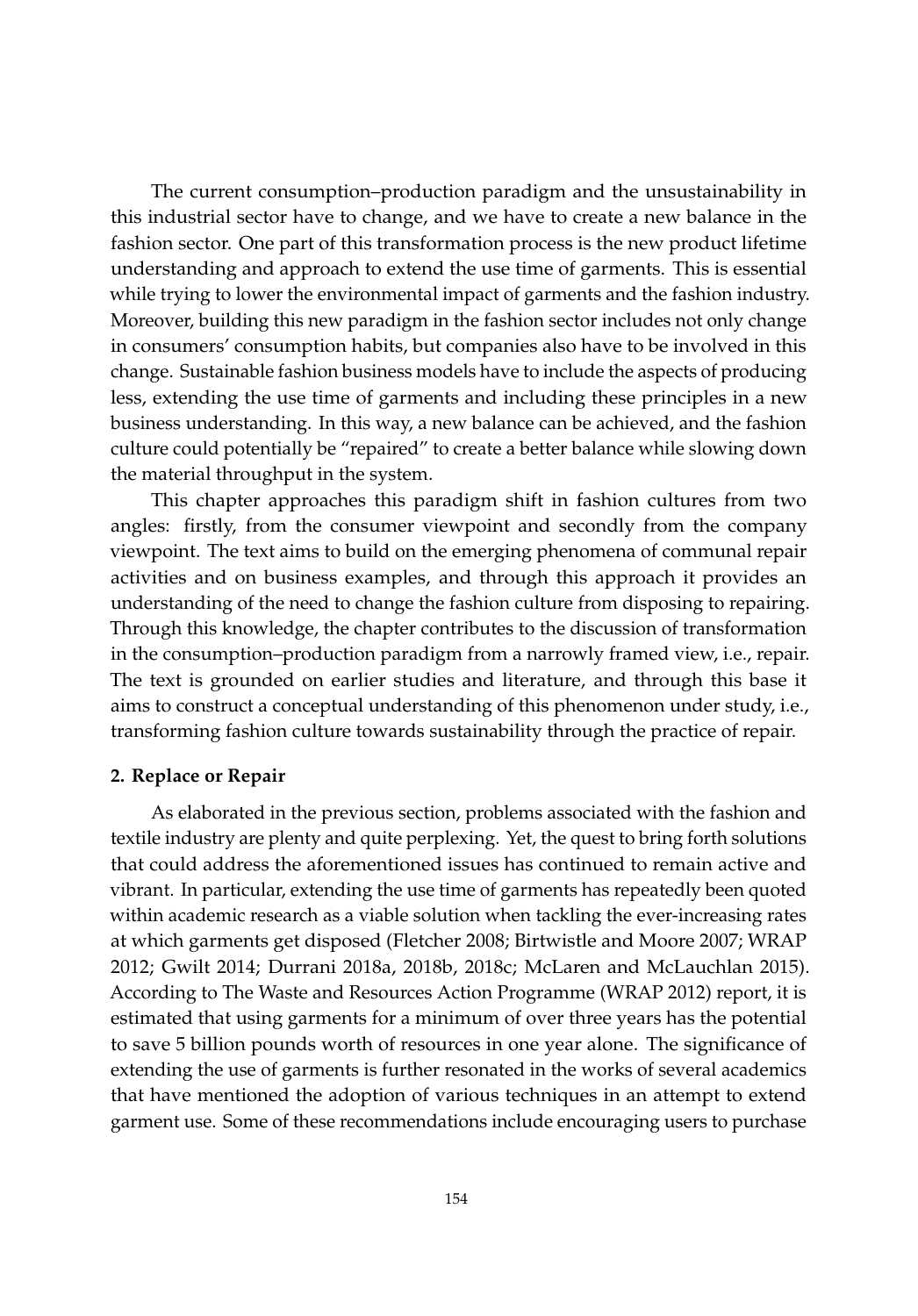garments from charity or thrift stores, minimize laundering practices and opting for airing garments like wool and silk, re-designing or altering garments so that they fit better and/or repairing garments that have suffered breakages to avoid binning and be able to keep clothing in use for an extended period of time [\(WRAP](#page-14-1) [2012;](#page-14-1) [Gwilt](#page-11-4) [2014;](#page-11-4) [Durrani](#page-11-5) [2018a,](#page-11-5) [2018b,](#page-11-6) [2018c;](#page-11-7) [McLaren and McLauchlan](#page-12-3) [2015;](#page-12-3) [Laitala](#page-12-4) [2015;](#page-12-4) [Twigger](#page-13-3) [2016;](#page-13-3) [Lapolla and Sanders](#page-12-5) [2015;](#page-12-5) [Norum](#page-13-4) [2013\)](#page-13-4). For the purpose of this chapter, we will primarily focus our attention on garment repair, an increasingly growing area of discussion within the field of sustainable fashion. As it is our intention to contribute to the existing body of literature on clothing repair research, we will discuss the role garment repair could play in addressing sustainable practices of clothing use, but we also further the discussion on how the aspect of repair could change fashion business practices.

While mending garments is by no account a new practice (see [Durrani](#page-11-5) [2018a\)](#page-11-5), its significance for sustainable fashion consumption has only just caught the attention of researchers. Though the majority of earlier work recognized the benefits that can be reaped from mending garments, research has also identified various barriers to repair (see [McLaren and McLauchlan](#page-12-3) [2015;](#page-12-3) [Laitala](#page-12-4) [2015;](#page-12-4) [Twigger](#page-13-3) [2016;](#page-13-3) [Lapolla and](#page-12-5) [Sanders](#page-12-5) [2015;](#page-12-5) [Norum](#page-13-4) [2013;](#page-13-4) [Gwilt](#page-11-4) [2014\)](#page-11-4). These barriers include users not having enough time to mend, lacking knowledge on how to fix garments and relative cost of repairing falling in favor of buying new garments than opting for paid repair services (often offered by tailors or seamstresses; see ibid). With these challenges at play, 'altering' or 'steering' user practices has been placed at the center of sustainability around which various recommendations have set into motion. On the production front this has meant pushing for design-led solutions such as using quality materials or modular designs that can be repaired easily and potentially kept in use for a long time [\(Gwilt](#page-11-4) [2014\)](#page-11-4). Additionally, offering paid-for repair services as part of designers' business models has also been suggested as one way to encourage garment mending [\(Gwilt](#page-11-4) [2014\)](#page-11-4). Alternatively, the introduction of sewing classes in schools [\(Norum](#page-13-4) [2013\)](#page-13-4) and the 'dissemination' of information via media campaigns on the benefits of mending [\(Dombek-Keith and Loker](#page-11-8) [2011\)](#page-11-8) have been suggested as would-be means to bring change in user practices towards garment repair.

Recommendations such as those stated above could be useful; however, whether they address the triadic time–skill–cost challenge to encourage repair in its entirety remains an open question. It can be argued that when faced with time constraints, perhaps opting for repair services could be a useful option. However, if a fee for repair services is charged by local businesses, will it still be possible to overcome the 'cost' barrier to repair? Additionally, and linked to this, is the 'skill' challenge,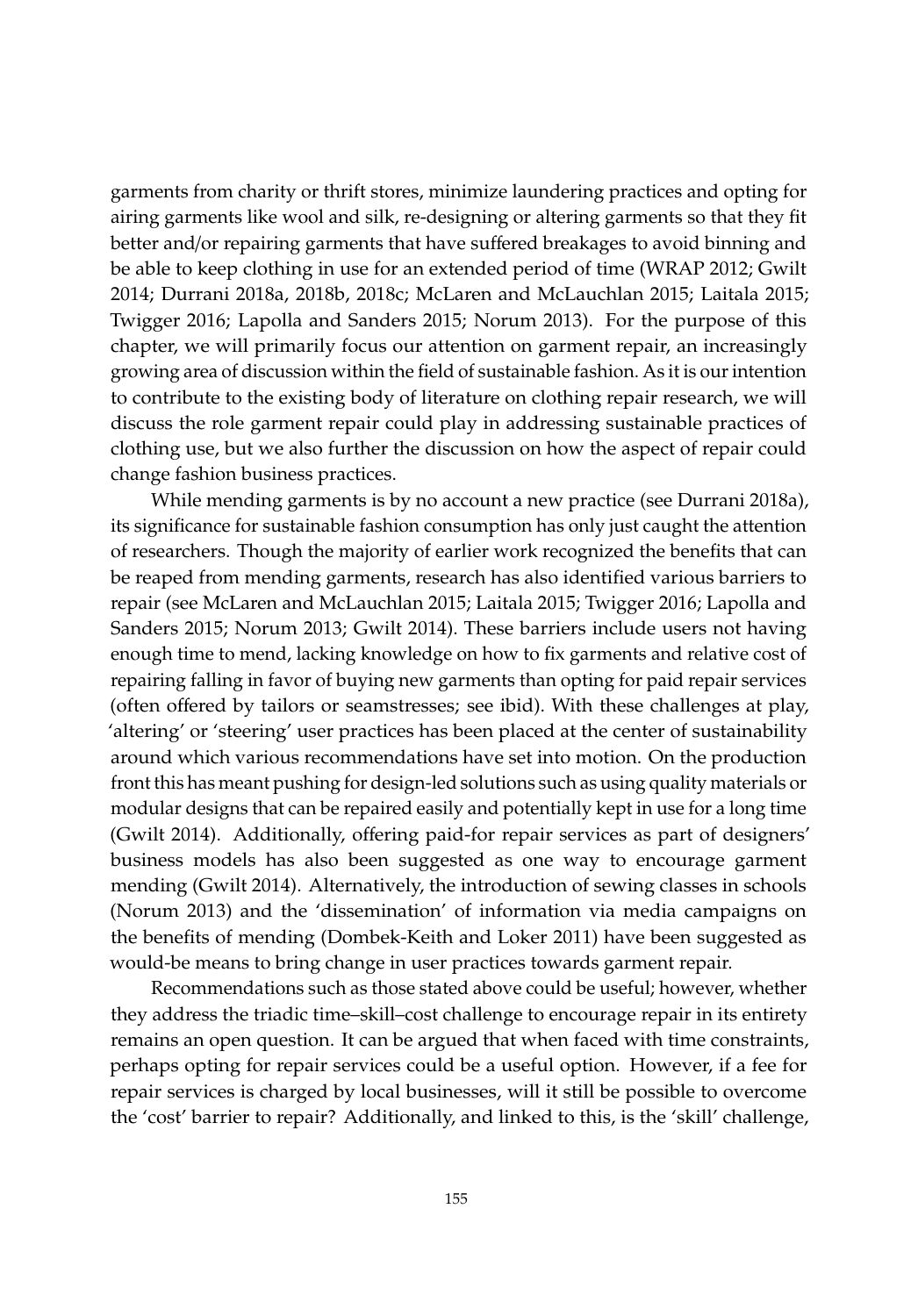wherein garments could get repaired if people were to utilize these repair services. Yet, the 'skill' needed to repair clothing by users themselves will not have been gained, resulting in depreciation of the practice we aim to increase. Moreover, even if informative videos on how to mend garments are available online, [Gwilt](#page-11-4) [\(2014\)](#page-11-4) notes that it does not automatically lead to users mending. Furthermore, [Fletcher](#page-11-9) [\(2012\)](#page-11-9) highlights that repair of garments is not always linked to the design of the garment. Thus, even if clothing designs were to become modular, the repair of garments is not always guaranteed, for practices of garment use are usually tied strongly to and impacted by social relations [\(Durrani](#page-11-5) [2018a,](#page-11-5) [2018b,](#page-11-6) [2018c\)](#page-11-7). It is this social aspect, as the following section will illustrate, that stands as the third front running parallel to mainstream production and consumption practices that has, of late, worked towards addressing some of the barriers to garment repair in an unconventional manner.

#### **3. Alternative Cultures of Garment Use**

Recent research has shown that mending garments not only redirects waste flows but could also enable consumers to reduce making new purchases altogether [\(Laitala and Klepp](#page-12-6) [2018;](#page-12-6) [Durrani](#page-11-7) [2018c\)](#page-11-7). The relationship people often share with their garments is one that is deeply tied to social and material factors [\(Durrani](#page-11-5) [2018a,](#page-11-5) [2018b,](#page-11-6) [2018c\)](#page-11-7). Clothing practices of use, such as how garments get cared for or are maintained, are often learned through lived experiences that are very much entangled with the social world [\(Durrani](#page-11-10) [2019\)](#page-11-10). When discussing altering practices of garment use it becomes not only relevant but also imperative to move towards approaches where user practices are understood as an interlinked web of social, material and economic elements tied to larger political infrastructures as well [\(Durrani](#page-11-10) [2019\)](#page-11-10). In doing so, attention could be better placed onto alternative practices that challenge present capitalistic regimes of mass production and mass consumption. One area where this can be seen occurring lies within community-based collective action where active participation in repair at the grassroots level is emerging.

Exemplified in what has now been termed as the 'Fixer Movement' (see [Charter](#page-10-2) [and Keiller](#page-10-2) [2019\)](#page-10-2) is a global network of repairers that have been challenging mainstream capitalistic ethos of mass production and consumption practices. Taking root in the works of the Repair Café Foundation [\(Repair Café Foundation](#page-13-5) [2012\)](#page-13-5) based in the Netherlands lies a concept that has given birth to an entire global 'repair eco-system' [\(Charter and Keiller](#page-10-2) [2019\)](#page-10-2). Frustrated by the pre-mature expiration of most consumer products due mainly to planned obsolescence designed within products [\(Charter and Keiller](#page-10-2) [2019\)](#page-10-2), the RCF began hosting free-of-charge public repair events in 2011. Their aim was to extend the life of products through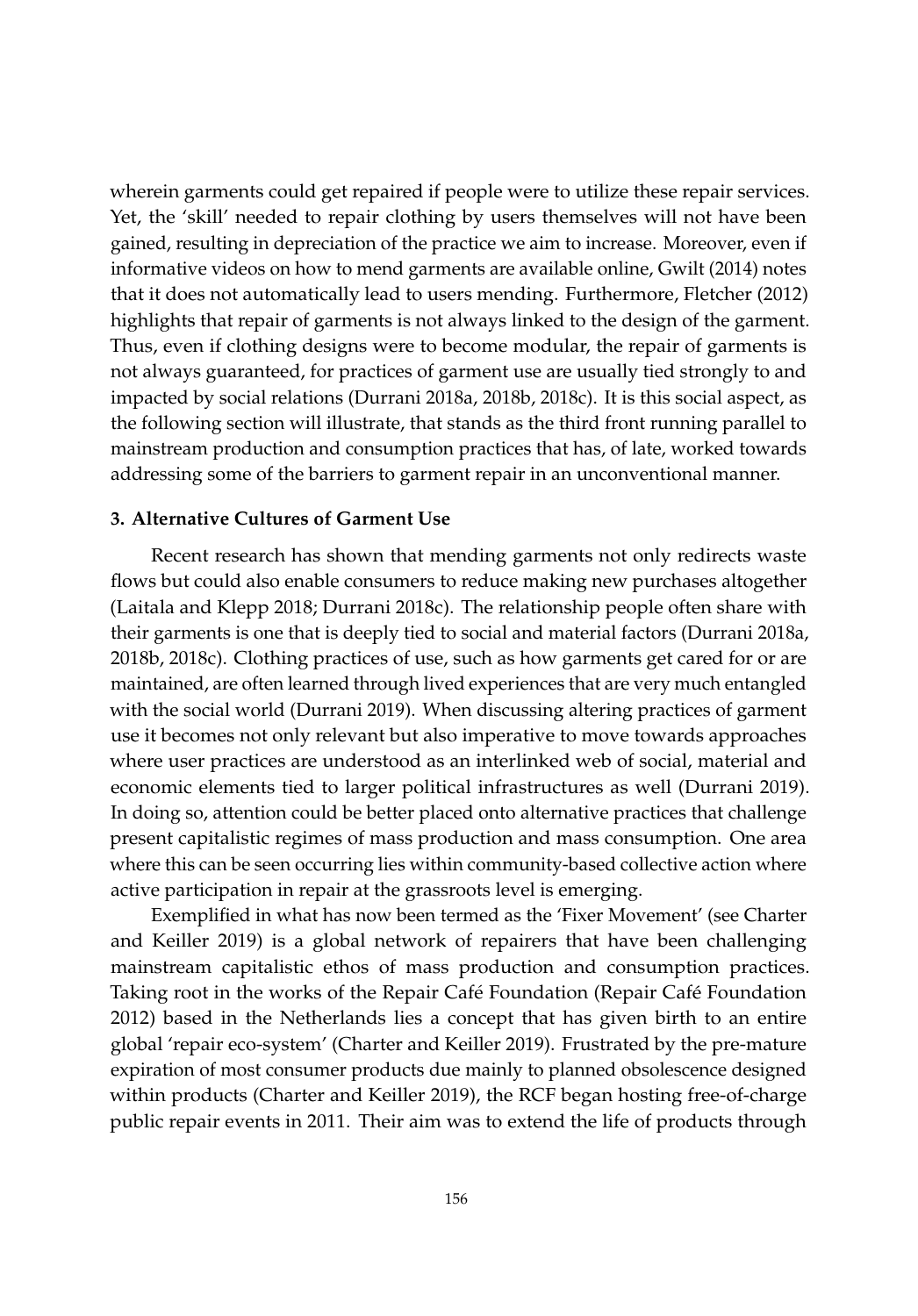encouraging acts of repair by inviting the general public where they could collectively learn first-hand how to repair various consumer products from expert volunteer menders without charging a fee (thus addressing the 'cost' and 'skill' barrier). With this in mind, the Foundation began hosting public events in local neighborhoods where repair experts helped people to learn how to fix various items from broken bicycle chains to ripped denim jeans. Over the years, this has resulted in various off-shoot organizations and/or designers to host events that focus entirely on the repair of garments and textiles as well (see [Durrani](#page-11-5) [2018a,](#page-11-5) [2018b,](#page-11-6) [2018c\)](#page-11-7). Some examples of this phenomenon from the UK include Middleton's 'Sock Exchange' [\(Middleton](#page-12-7) [2010\)](#page-12-7), [Tom of Holland's Visible Mending Programme](#page-13-6) [\(2017\)](#page-13-6) and [The](#page-13-7) [Remakery](#page-13-7) [\(2011\)](#page-13-7). Similarly, various communal mending events have begun emerging in Finland as well. In particular, [Korjaussarja](#page-12-8) [\(2014\)](#page-12-8), [Repair-a-thon](#page-13-8) [\(2016\)](#page-13-8) and [REMAKE](#page-13-9) [\(2009\)](#page-13-9) are examples of groups hosting public garment mending events in the city of Helsinki. In this section, we will briefly describe the activities of these three Helsinki-based groups before advancing discussion on how they are aiding in the mobilization of alternative garment use practices.

Common to all three groups is the desire to reduce textile waste, assist in the creation and proliferation of closing material loops, extend the use time of garments and share knowledge by engaging and re-skilling local communities through participation in repair practices [\(Durrani](#page-11-6) [2018b\)](#page-11-6). Each of the three examples from Helsinki, Finland hosts public events where the organizers assist in the garment repairs of individuals [\(Durrani](#page-11-6) [2018b\)](#page-11-6). These events are often hosted at varying locations such as cafes, public libraries, design museums and so forth, depending upon the availability of space. During the events the organizers provide various materials, sewing machines, threads, scrap fabrics and other haberdasheries needed to repair garments [\(Durrani](#page-11-6) [2018b\)](#page-11-6).

[Korjaussarja](#page-12-8) [\(2014\)](#page-12-8) and [Repair-a-thon](#page-13-8) [\(2016\)](#page-13-8) in particular can be understood as craft-activists that aim to foster change in clothing use practice through collaborative public engagement. Consisting of a group of six craft teachers, Korjaussarja began a series of pop-up repair events in 2014 in Helsinki. In their public events they often mend using visible mending techniques as a means of fighting off cultural and historic connotations attached to wearing mended garments [\(Niinimäki et al.](#page-13-10) [2020b\)](#page-13-10). [Repair-a-thon](#page-13-8) [\(2016\)](#page-13-8) is the initiative of a fashion designer Sasa Nemec who single-handedly has hosted various ad hoc mending events in the city [\(Durrani](#page-11-6) [2018b\)](#page-11-6). To the events she brings a sewing machine and both repairs for and assists participants to mend their own garments.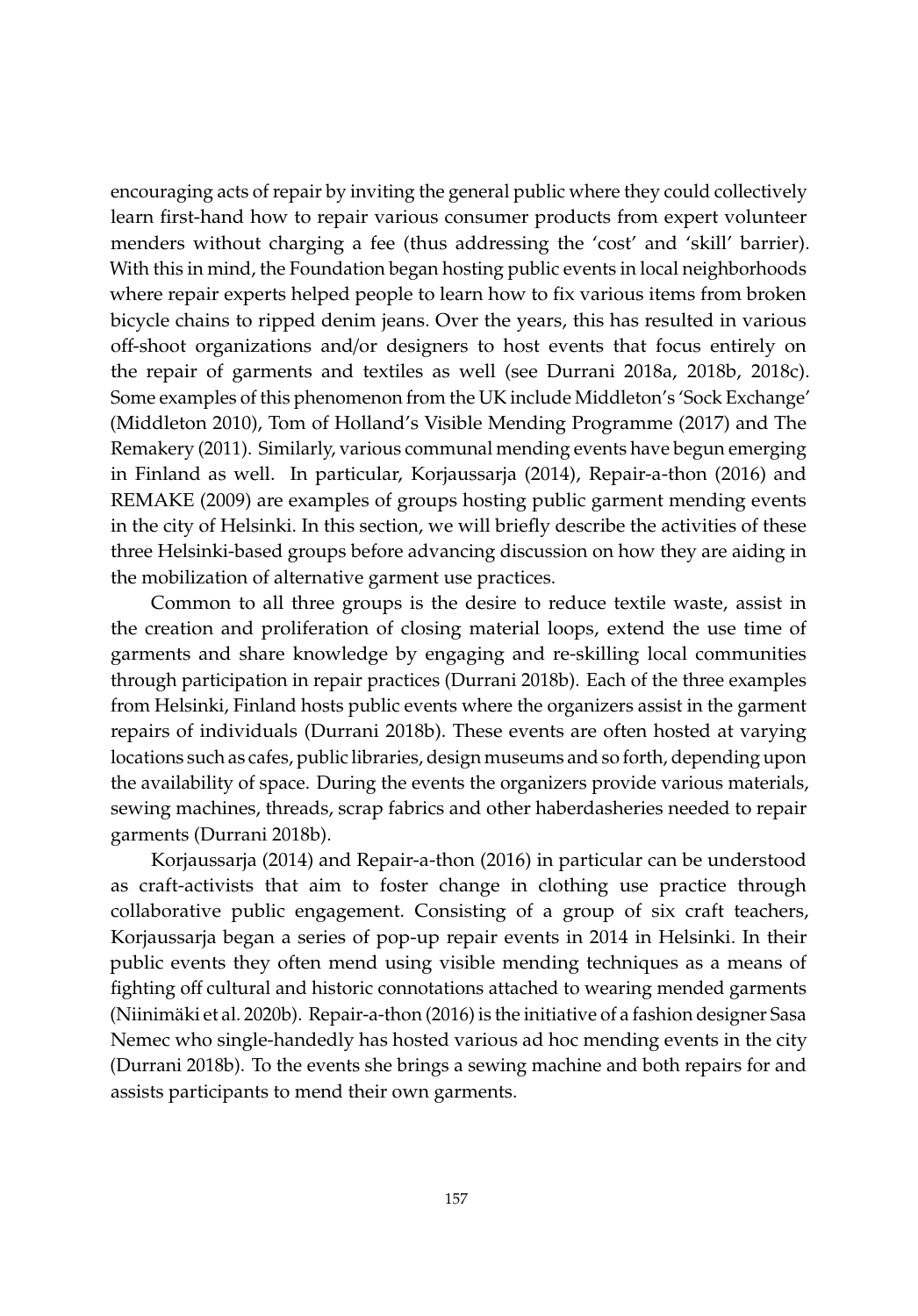While [Korjaussarja](#page-12-8) [\(2014\)](#page-12-8) and [Repair-a-thon](#page-13-8) [\(2016\)](#page-13-8) do not charge any fee for participation in their events, [REMAKE](#page-13-9) [\(2009\)](#page-13-9) has in recent years began asking for a small fee for their repair workshops. REMAKE's primary source of income is generated from up-cycling post-consumer textile waste that is collected from thrift stores to create new clothing that they sell in their atelier. This is supported with the provision of repair workshops where they teach various ways to mend garments, a service that they charge for. As REMAKE operates as a social enterprise, its operations are still interlaced within a business logic of profit and loss. In doing so, their practices often mirror product–service system business models (see [Armstrong et al.](#page-10-3) [2015\)](#page-10-3) where they are both providers of products while also offering services to the public. Although their activities are reflective of circular economic models aimed at closing the loop on material waste, as stated by earlier research, one of the key barriers to repair is the relative cost of getting garments fixed as opposed to purchasing new ones. It, therefore, remains questionable whether charging and profiting from repair workshops/services could truly encourage the proliferations of repair practices.

In light of this, [Charter and Keiller](#page-10-2) [\(2019\)](#page-10-2) place significant emphasis on supporting free-of-charge communal repair events, as they are vital to addressing most barriers to repair (in particular the cost and skill barriers). They note that participants of free repair cafes or events are more likely to feel encouraged to continue to mend their garments while also sharing feelings of connectedness to their communities. Such communal spaces also offer rich learning opportunities for individuals who have never mended before [\(Durrani](#page-11-6) [2018b\)](#page-11-6). It has been noted that through participation in communal repair events, people learn to recognize differences in the quality of garments, connect better the relationship between extending use time of garments and the ecological footprint of use whilst becoming more aware of their clothing maintenance practices [\(Durrani](#page-11-7) [2018c\)](#page-11-7). Participation in events also encourages people to learn first-hand and get customized attention from more expert menders on the specifics of their respective garment breakages that they encounter. Many participants also state that, although mending videos are often available online on YouTube, following instructions from videos is not very easy, and they prefer having someone in person to guide them. Simultaneously, several participants claim that, through mending at the public events, the practice itself turns into a leisurely activity, and the time demands often felt if left to mend alone at home are no longer felt when mending in the company of others (see [Durrani](#page-11-6) [2018b,](#page-11-6) [2018c\)](#page-11-7). In this way, this inadvertently addresses the 'time' barrier to repair practices as mentioned in earlier scholarship.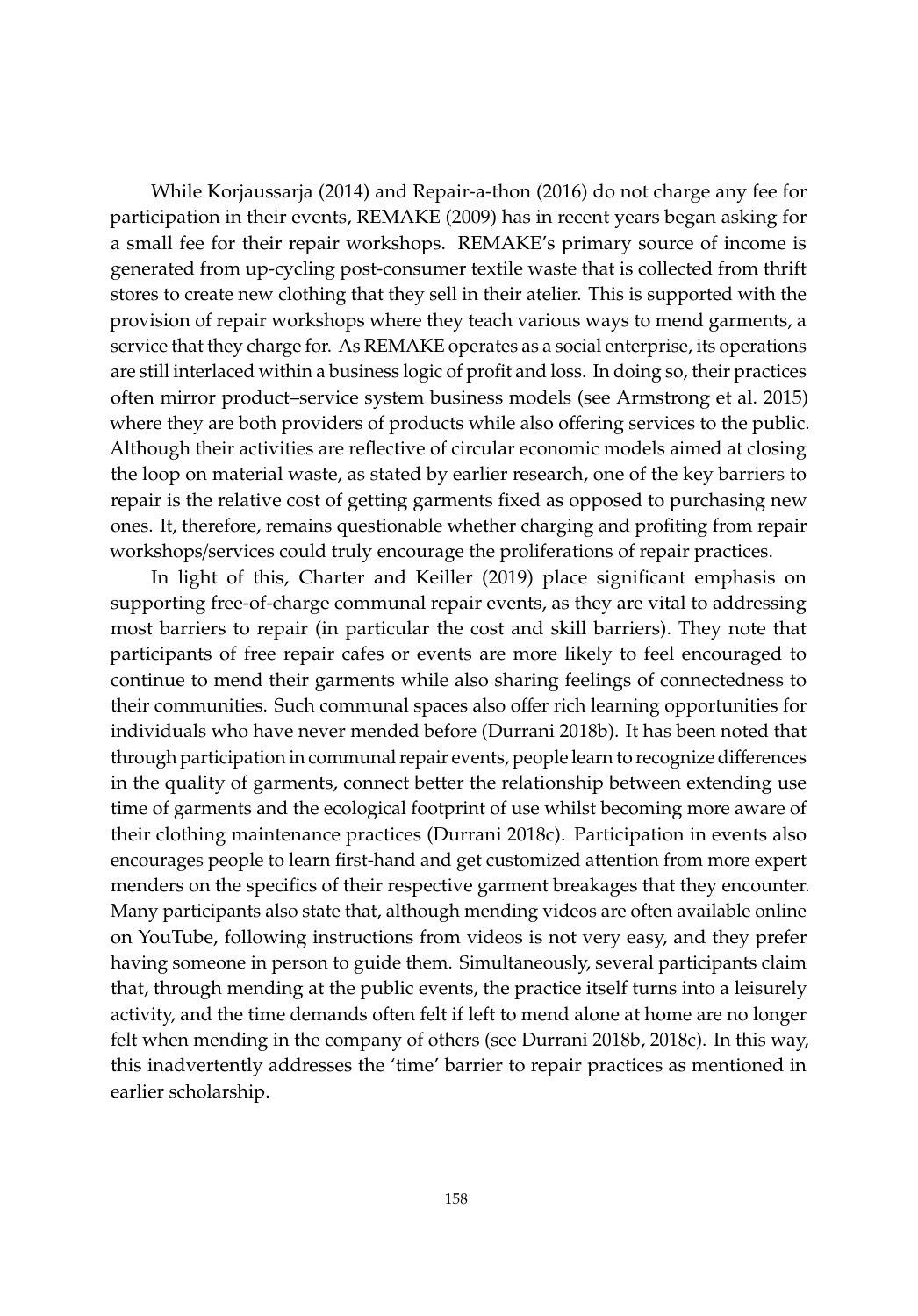While the activities of communal repair events are still growing, they have certainly contributed towards mobilization of an alternative system running parallel to mainstream ideals of fast fashion where slow and extended garment use is encouraged and community participation is nurtured [\(Durrani](#page-11-7) [2018c\)](#page-11-7). Through collaborative learning spaces such as these, various skills are shared with feelings of altruism and care circulating among locals [\(Durrani](#page-11-7) [2018c;](#page-11-7) [Charter and Keiller](#page-10-2) [2019\)](#page-10-2). However, in order to address the multiple challenges of the fashion system in a potentially holistic manner, perhaps we also need to explore other arenas and avenues through which to begin to pivot the system in a more ecological direction. The next section will take this discussion further to explore if there is room for ecological businesses in support of repair practices.

#### **4. Repair as a Part of the Fashion Business**

Recent years have experienced a rise in consumers' concern over the environmental impact of the fashion industry. Conscious consumption is increasing, and consumers are interested to support companies that aim to change their practices and business logic towards more sustainable ones. The public discussion on climate change has aided in making visible the questionable socio-environmental practices of the fashion and textile industry. Fashion businesses and the industry at large are now faced with increased pressure to change their 'business as usual' logic and practices (e.g., [Global Fashion Agenda](#page-11-11) [2019\)](#page-11-11). Some companies are taking this challenge seriously as they begin to create change in their own business model. Some companies have begun offering repair services to extend the use time of garments. Through this approach, these companies could contribute to transformation towards a more sustainable fashion culture by inviting consumers to change their consumption habits, from frequently buying new garments to taking good care of already owned garments. The following are examples of clothing companies that have included repair into their business model.

Arela is a small-scale company that offers a maintenance service for their knits to extend their use time [\(Arela](#page-10-4) [2019\)](#page-10-4). A part of their collection includes cashmere knits, which are high quality and often need special care. In response to their customer worries of ruining their valuable knits, Arela developed a care service to complete their customer experience. The service they offer covers a range of practices needed to maintain knits and includes de-pilling, washing and steaming the knits and, if needed, mending holes. Additional services offered include elbow patch sewing and alterations. This service makes visible the company's philosophy, which is sustainability, and it also supports the extended use time. Arela also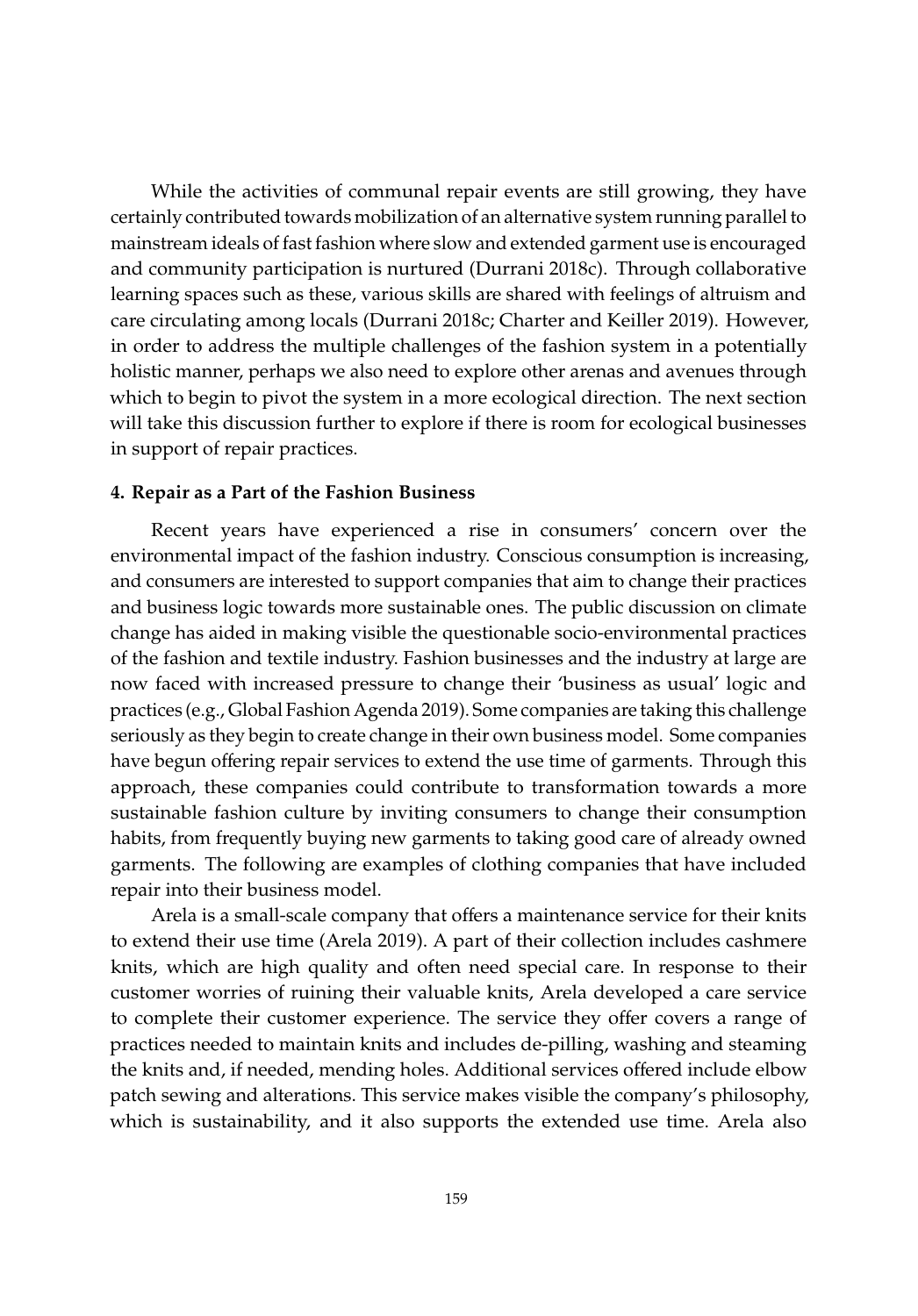collects used and broken knits and recycles them for new products like sleep masks and elbow patches. From a business point of view, the service lowers the customer's consideration to invest in a high-quality knit and it also builds trust towards the quality of garments and also trust towards the business and its value base [\(Niinimäki](#page-13-11) [2018;](#page-13-11) [Arela](#page-10-4) [2019\)](#page-10-4).

Another example in support of extending the use time of clothing comes from Nudie Jeans who offers free repair services to their customers in some of their shops [\(Nudie Jeans](#page-13-12) [2019\)](#page-13-12). The repair service count is placed in the front of the shop showing openly the values of the company. The message is repairing old jeans are as valuable activity to the company than selling a new pair of jeans. Nudie Jeans is a premium price level company, and their jeans can be seen as an investment and something consumers want to use for a long time. Nudie Jeans has even taken the next step and begun to re-sell their second-hand jeans [\(Nudie Jeans](#page-13-13) [2019\)](#page-13-13). This shows a new kind of value of the garment but also shows an example of how to transform the business from linear thinking towards more sustainable thinking and including this approach even to a business model.

Reima is a clothing company that produces high-quality, expensive and durable children's wear items. Clothing for children often undergoes hard wearing conditions; therefore, even if they are made from durable materials and produced for durability, sometimes some repair is needed. While the garments are made from quite special fabrics (e.g., overall for winter use, with special print and textile material with waterproof finishing), Reima sells this material as batches for repair purposes [\(Reima](#page-13-14) [2019\)](#page-13-14). This is a service for consumers to extend the use time of garment through repair and through their own actions. These actions also create an opportunity to form a more active role for a consumer through repairing their garments.

Such offerings can open space for customers to form better relations of trust with companies, where the responsibilities of the aftercare that come with the use of garments are shared equitably between both users and businesses. Providing another offering (such as repair, durability, high quality) can then be understood not only as a sustainability approach, but also a way for companies to stand out amidst the tight fashion competition. This could be one way to separate the sustainable businesses from the mainstream fashion offerings.

## **5. Discussion: Repairing Fashion Culture**

Grounding on earlier discussion and the presented examples gives us a conceptual path to discuss further how to repair current unsustainable fashion cultures of consumption and production. We can start the discussion from a consumer's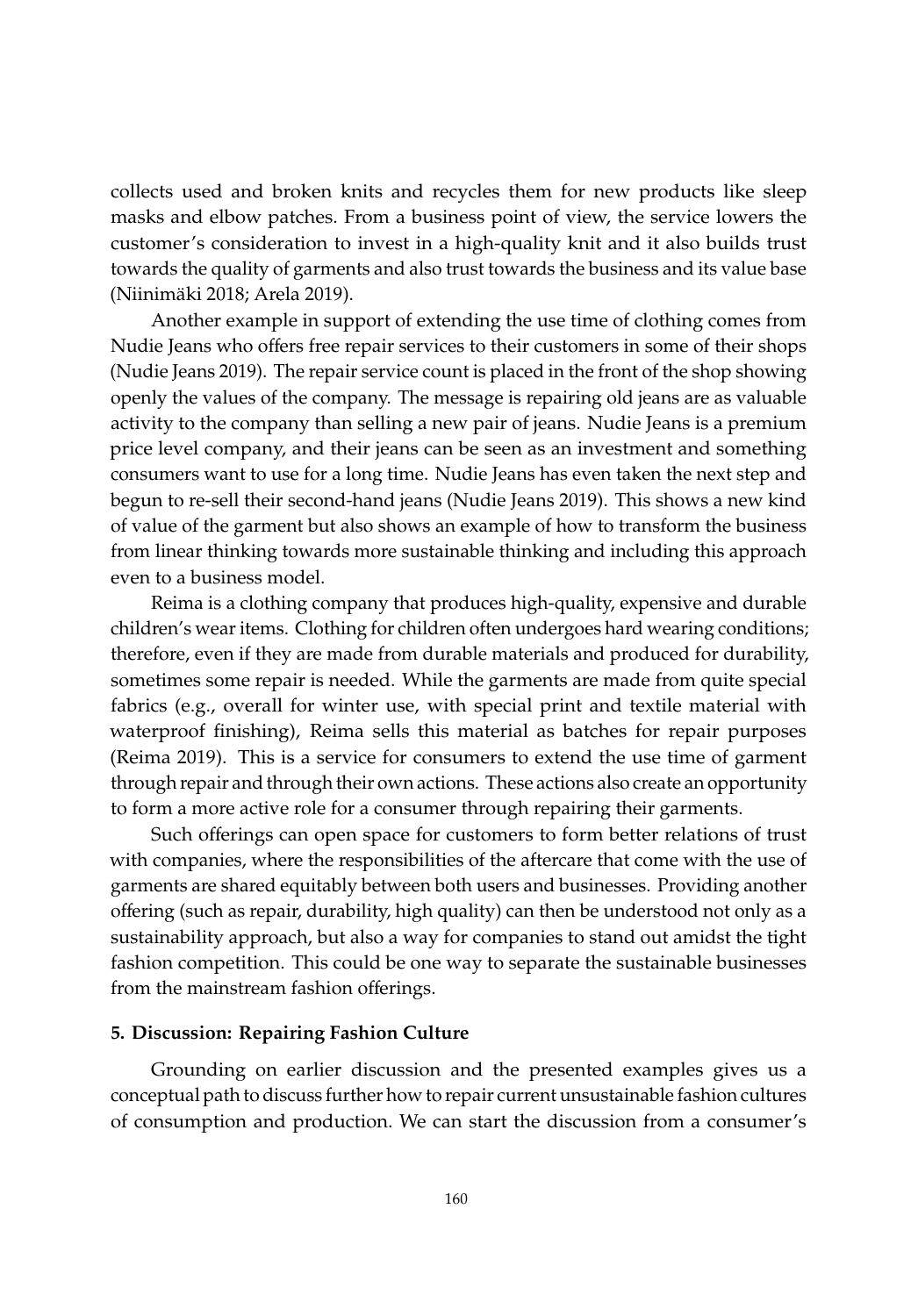viewpoint. Repairing fashion culture from the consumer's viewpoint means a new appreciation of materials, products and garments, and through this appreciation they are given a longer life. This new understanding of use provides an opportunity towards lowering the purchase rate and slowing down consumption.

Repairing and selling second-hand items also changes the aesthetics of fashion. This could be seen as a "new aesthetics", meaning a visual and material world, which is far from mass manufactured "sameness". Acts of repair provides us an opportunity to express our individuality, our own "visual voice" through mending. If accepted widely, this approach could mean a big change in the fashion culture. Earlier studies have shown that social acceptance is an important element when we are choosing a garment, and accordingly our appearance is "built" to reflect our identity in a social context [\(Niinimäki](#page-12-9) [2009,](#page-12-9) [2014;](#page-12-10) [Freeburg and Workman](#page-11-12) [2010\)](#page-11-12). Perhaps the ethos of sustainability needs also a new kind of aesthetic understanding and aesthetic appreciation, where the repaired and used outlook is accepted based on a sustainable value base [\(Niinimäki](#page-12-10) [2014\)](#page-12-10). Perhaps it is socially accepted to show your value base through your appearance.

Using garments to reflect one's identity might be one element that could explain cultures of clothing, but various other factors are at play that go beyond the point of purchase and impact the use of garments. One of which is the influence social relations play on determining the longevity of garments more than the design or aesthetics of the garment [\(Fletcher](#page-11-9) [2012\)](#page-11-9). The hold that social ties have on harnessing relations with alternative use practices is further exemplified in the examples of social repair events. Not only do these platforms allow users to learn from their peers, but they also provide spaces where bonds between people and their communities take place [\(Durrani](#page-11-7) [2018c;](#page-11-7) [Hirscher et al.](#page-12-11) [2018\)](#page-12-11). Moreover, through participating in communal events such as these, users can be seen actively appropriating garments and fighting off ideals of garments as 'closed' objects to be merely used and prematurely disposed. Instead, through their collective actions, users can be seen caring for their garments. Moreover, garments begin to be more open products towards consumers' alterations and actions.

The more active role of a consumer could lead to growing self-esteem, and even being happier, by doing it yourself and doing it with others [\(Hirscher et al.](#page-12-11) [2018\)](#page-12-11). This could mean even bigger changes in the fashion power balance. Being an active consumer creates a source of power for consumers. In the linear model, consumers are only a value user (using the product), and all power and value creation is situated on the fashion business side, but if the consumer's role is changing, they begin to be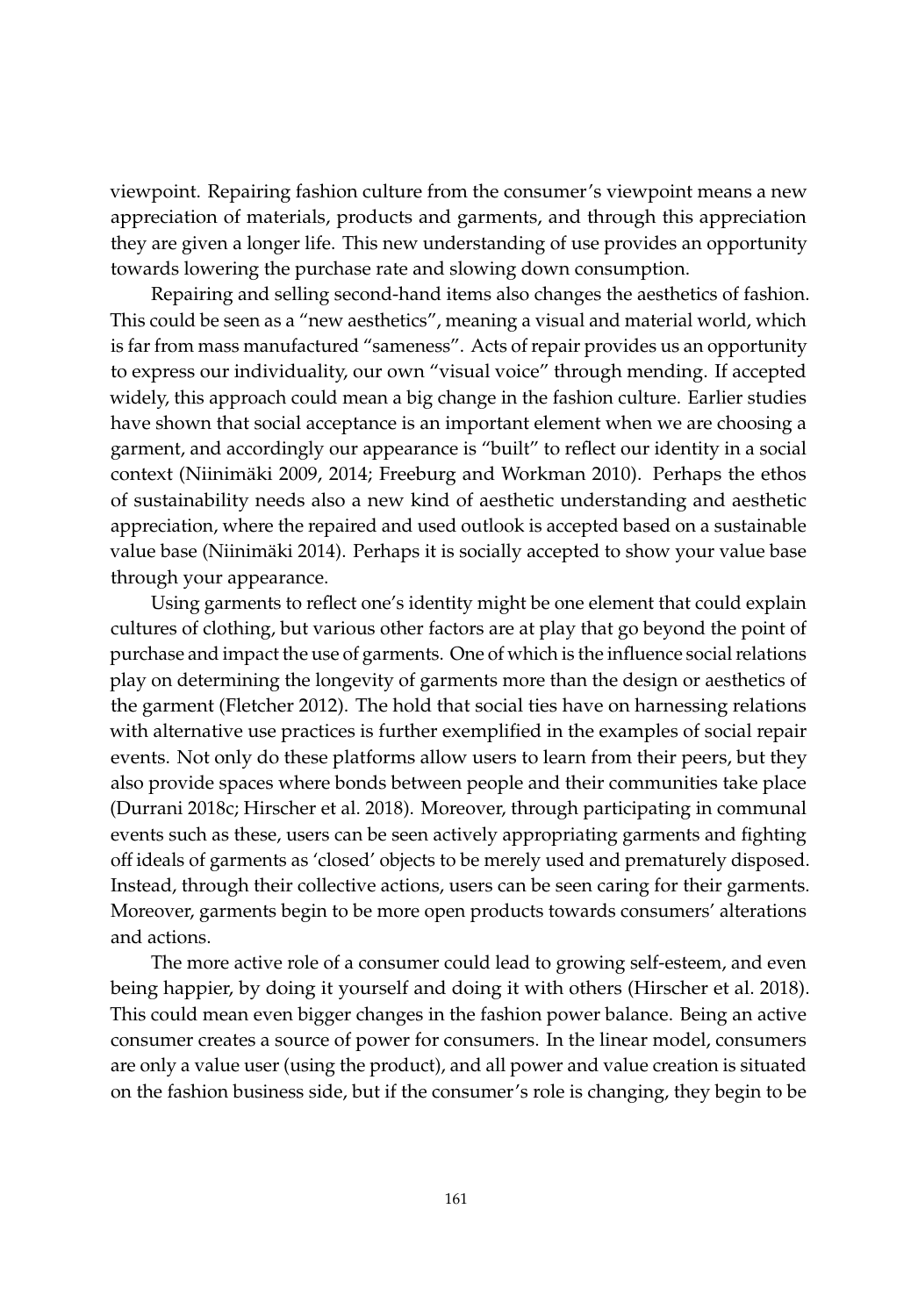a value creator [\(Bilton and Cummings](#page-10-5) [2019\)](#page-10-5). This means that some part of the power for the transition needed will be shared and moved to the shoulders of consumers.

From industry and business points of view, changing the focus from one-time selling to extended use phases drastically changes the current business logic in fashion. Through this shift it is possible to invest in better materials, manufacturing work, quality and durability, and it also leads to better customer relationships. Offering repair services also provides companies with an important channel to get customer feedback from the use phase and also valuable feedback about the product and its durability limits. This could be understood as a new way to collect user-centered information while aiming towards better customer satisfaction and also better understanding of quality.

Durability and quality of garments has to be in the core functions when aiming towards a more sustainable business. These attributes open opportunities to organize second-hand business. High-quality garments and luxury items already have second-hand value, but this approach could also be brought to all clothes, providing an extended value-harvesting possibility to the fashion business.

## **6. Conclusions—Transformation through Repairing**

Repairing the fashion culture from consumer and business points of view is a big task. These transformations in mindset and in actions requires a new understanding of the value of garments, materials and work, but also it needs new creativity and skills and even new business understanding. The emerging phenomena of communal repair and repair-centered businesses was the focus of this study. This phenomenon is growing both in consumer culture and in business culture, and this gives us hope and also sign that a bigger shift in understanding the new consumption–production paradigm might be on the way. We have to cultivate our consumer mind to see garments as investments and shift our interest towards loving clothes we own, taking good care of them and extending their life. In this, the change in consumer culture towards the repair approach is essential just as is the change in business thinking. Changing the focus from one-time selling (linear model) to the use phase means a big change in the mindsets of business and industry. This shift means a change in the business model and taking into account the use phase and user experiences before beginning to offer services, like repair, to consumers. Moreover, if the material value aspect in fashion is changing, even second-hand business might begin to be an important part of the sustainable fashion industry.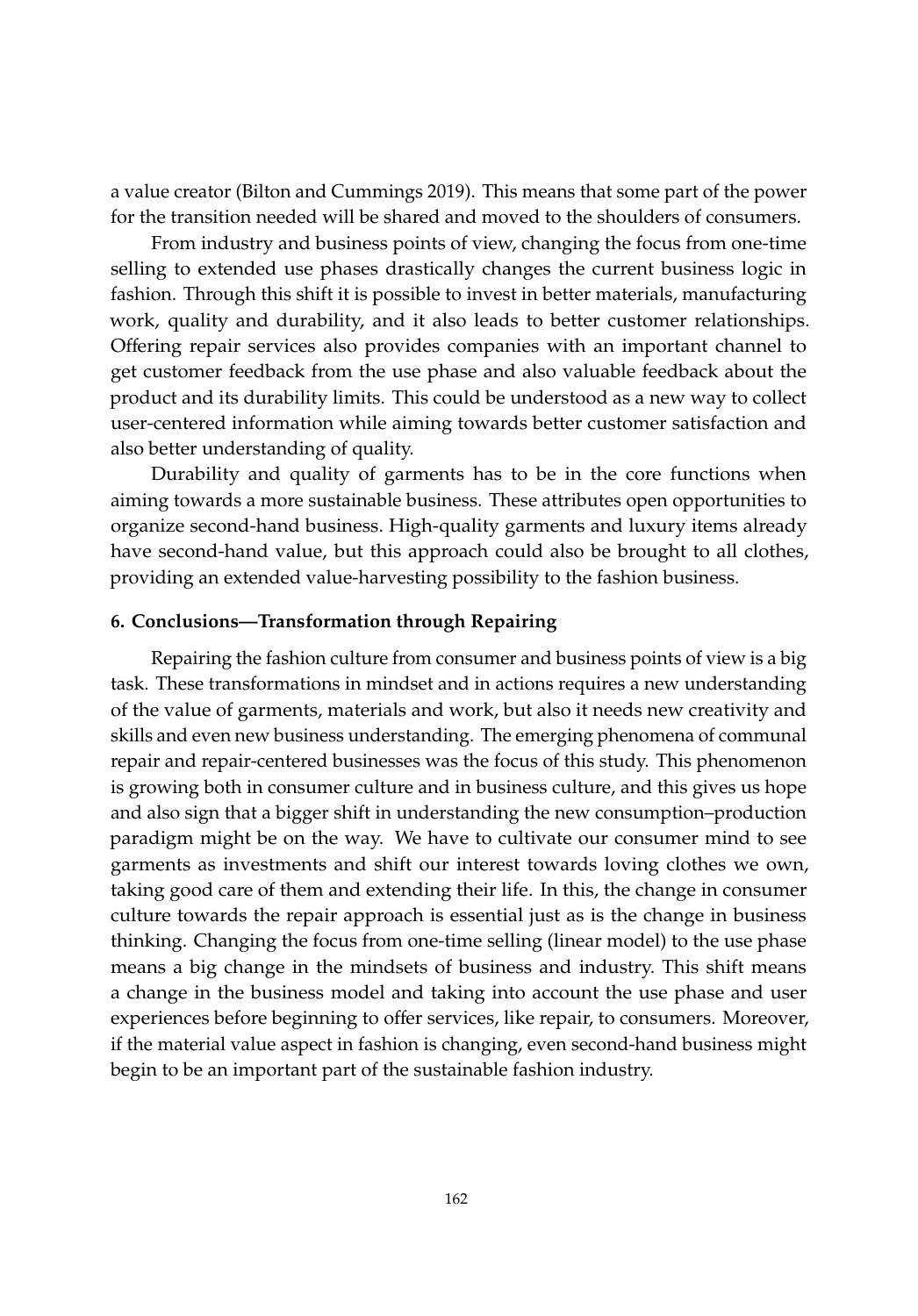While studying the phenomena of repair, we have opened the discussion on how to transform the fashion culture towards a slower and more sustainable one. To lower the environmental impact of this industry, it is important to notice that we have to slow down the system as a whole. The material throughput, from manufacturing to consumption to end of product life, needs critical attention. We have to consume less and we have to produce less. We have to create material appreciation and invest in better quality and durability. We have to gain new skills to extend the use time of products through better maintenance and repair. The fashion industry must construct a new understanding on how to extend the use time of garments and include this aspect in their business model. Therefore, the phenomenon of repair can really start the path to repair the current unsustainable fashion culture.

**Author Contributions:** Conceptualization, K.N. and M.D; methodology, K.N.; investigation, K.N. and M.D.; writing—original draft preparation, K.N. and M.D.; writing—review and editing, K.N. and M.D.

**Acknowledgments:** This research was supported by the Academy of Finland's Strategic Research Council, grant number 327299/FINIX consortium. The authors want to thank Fashion/Textile Futures research group and Design Research of Aalto University for their support for this research.

**Conflicts of Interest:** The authors declare no conflicts of interest.

#### **References**

- <span id="page-10-0"></span>Allwood, Julian M., Soren Ellebaek Laursen, Cecilia Malvido de Rodriguez, and Nancy M. P. Bocken. 2006. *Well Dressed? The Present and Future of Sustainability of Clothing and Textiles in the UK*. Cambridge: Cambridge University, Institute of Manufacturing.
- <span id="page-10-4"></span>Arela. 2019. Available online: https://[www.arelastudio.com](https://www.arelastudio.com/collections/arela-care/products/basic-care-hole-mending)/collections/arela-care/products/ [basic-care-hole-mending](https://www.arelastudio.com/collections/arela-care/products/basic-care-hole-mending) (accessed on 14 September 2019).
- <span id="page-10-3"></span>Armstrong, Cosette M., Kirsi Niinimäki, Sari Kujala, Essi Karell, and Chunmin Lang. 2015. Sustainable product-service systems for clothing: exploring consumer perceptions of consumption alternatives in Finland. *Journal of Cleaner Production* 97: 30–39. [\[CrossRef\]](http://dx.doi.org/10.1016/j.jclepro.2014.01.046)
- <span id="page-10-5"></span>Bilton, Chris, and Stephen Cummings. 2019. *Creative Strategy. Reconnecting Business and Innovation*. Chichester: John Wiley.
- <span id="page-10-1"></span>Birtwistle, Grete, and Christopher M. Moore. 2007. Fashion clothing–where does it all end up? *International Journal of Retail & Distribution Management* 35: 210–16.
- <span id="page-10-2"></span>Charter, Martin, and Scott Keiller. 2019. Repair cafes: Circular and social innovation. In *Designing for the Circular Economy*. Edited by Martin Charter. London: Routledge, vol. 1, pp. 270–84.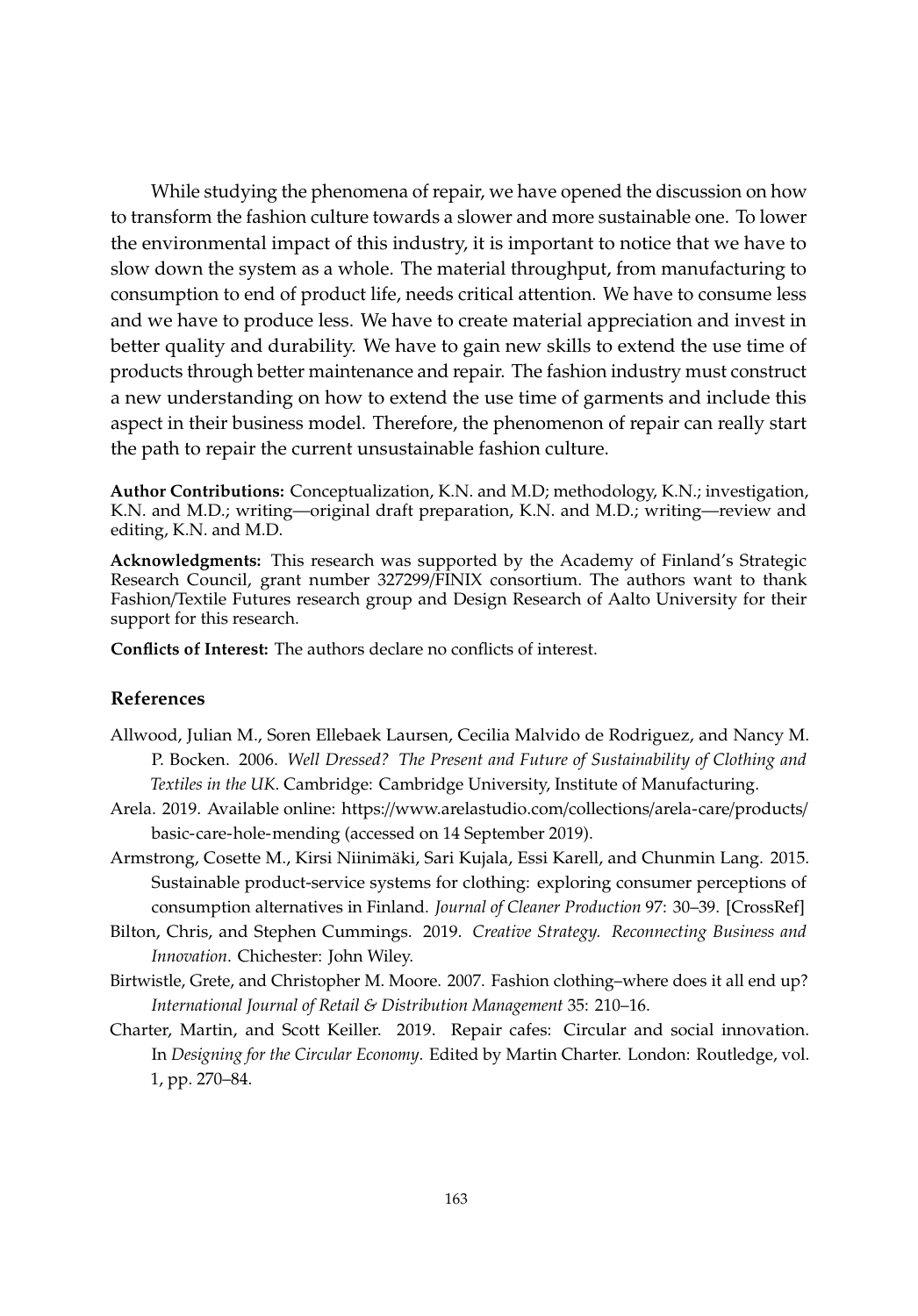- <span id="page-11-1"></span>Dahlbo, Helena, Kristiina Aalto, Hanna Eskelinen, and Hanna Salmenperä. 2017. Increasing textile circulation—consequences and requirements. *Sustainable Production and Consumption, Sustainable Utilisation of Waste* 9: 44–57. [\[CrossRef\]](http://dx.doi.org/10.1016/j.spc.2016.06.005)
- <span id="page-11-8"></span>Dombek-Keith, Kathleen, and Suzanne Loker. 2011. Sustainable Clothing Care by Design. In *Shaping Sustainable Fashion: Changing the Way We Make and Use Clothes*. Edited by Alison Gwilt and Timo Rissanen. London: Routledge, pp. 101–16.
- <span id="page-11-5"></span>Durrani, Marium. 2018a. The becoming of repair: Understanding garment mending through a practice theory perspective. In *Eco-Friendly and Fair: Fast Fashion and Consumer Behaviour*. Edited by Carolin Becker-Leifhold and Mark Heuer. London: Routledge, vol. 1, pp. 101–11.
- <span id="page-11-6"></span>Durrani, Marium. 2018b. Designers by any other name: exploring the sociomaterial practices of vernacular garment menders. In *Design Research Society International Conference: Catalyst*. DRS International Conference Series; London: Design Research Society, vol. 4, pp. 1731–46.
- <span id="page-11-7"></span>Durrani, Marium. 2018c. "People Gather for Stranger Things, So Why Not This?" Learning Sustainable Sensibilities through Communal Garment-Mending Practices. *Sustainability* 10: 2218. [\[CrossRef\]](http://dx.doi.org/10.3390/su10072218)
- <span id="page-11-10"></span>Durrani, Marium. 2019. *Through the Threaded Needle: A Multi-Sited Ethnography on the Sociomateriality of Garment Mending Practices*. Aalto University Publication Series DOCTORAL DISSERTATIONS, 204/2019. Aalto: Aalto University.
- <span id="page-11-2"></span>Ellen MacArthur Foundation. 2017. A New Textile Economy; Redesigning Fashion's Future. Available online: https://[www.ellenmacarthurfoundation.org](https://www.ellenmacarthurfoundation.org/assets/downloads/publications/A-New-Textiles-Economy_Full-Report.pdf)/assets/downloads/ publications/[A-New-Textiles-Economy\\_Full-Report.pdf](https://www.ellenmacarthurfoundation.org/assets/downloads/publications/A-New-Textiles-Economy_Full-Report.pdf) (accessed on 1 January 2019).
- <span id="page-11-9"></span><span id="page-11-3"></span>Fletcher, Kate. 2008. *Sustainable fashion & textiles: Design Journeys*. London: Earthscan.
- Fletcher, Kate. 2012. Durability, Fashion, Sustainability: The Processes and Practices of Use. *Fashion Practice Journal* 4: 221–38. [\[CrossRef\]](http://dx.doi.org/10.2752/175693812X13403765252389)
- <span id="page-11-12"></span>Freeburg, Beth Winfrey, and Jane E. Workman. 2010. A method to identify and validate social norms related to dress. *Clothing and Textile Research Journal* 28: 38–55. [\[CrossRef\]](http://dx.doi.org/10.1177/0887302X08327452)
- <span id="page-11-0"></span>Global Fashion Agenda. 2017. Pulse of the Fashion Industry. Available online: https://[www.globalfashionagenda.com](https://www.globalfashionagenda.com/wp-content/uploads/2017/05/Pulse-of-the-Fashion-Industry_2017.pdf)/wp-content/uploads/2017/05/Pulse-of-the-[Fashion-Industry\\_2017.pdf](https://www.globalfashionagenda.com/wp-content/uploads/2017/05/Pulse-of-the-Fashion-Industry_2017.pdf) (accessed on 1 January 2019).
- <span id="page-11-11"></span>Global Fashion Agenda. 2019. CEO Agenda 2019; Eight Sustainability Priorities for the Fashion Industry. Available online: https://[www.globalfashionagenda.com](https://www.globalfashionagenda.com/ceo-agenda-2019/)/ceo-agenda-2019/ (accessed on 1 January 2019).
- <span id="page-11-4"></span>Gwilt, Alisson. 2014. What prevents people repairing clothes?: An investigation into community-based approaches to sustainable product service systems for clothing repair. *Making Futures Journal* 3.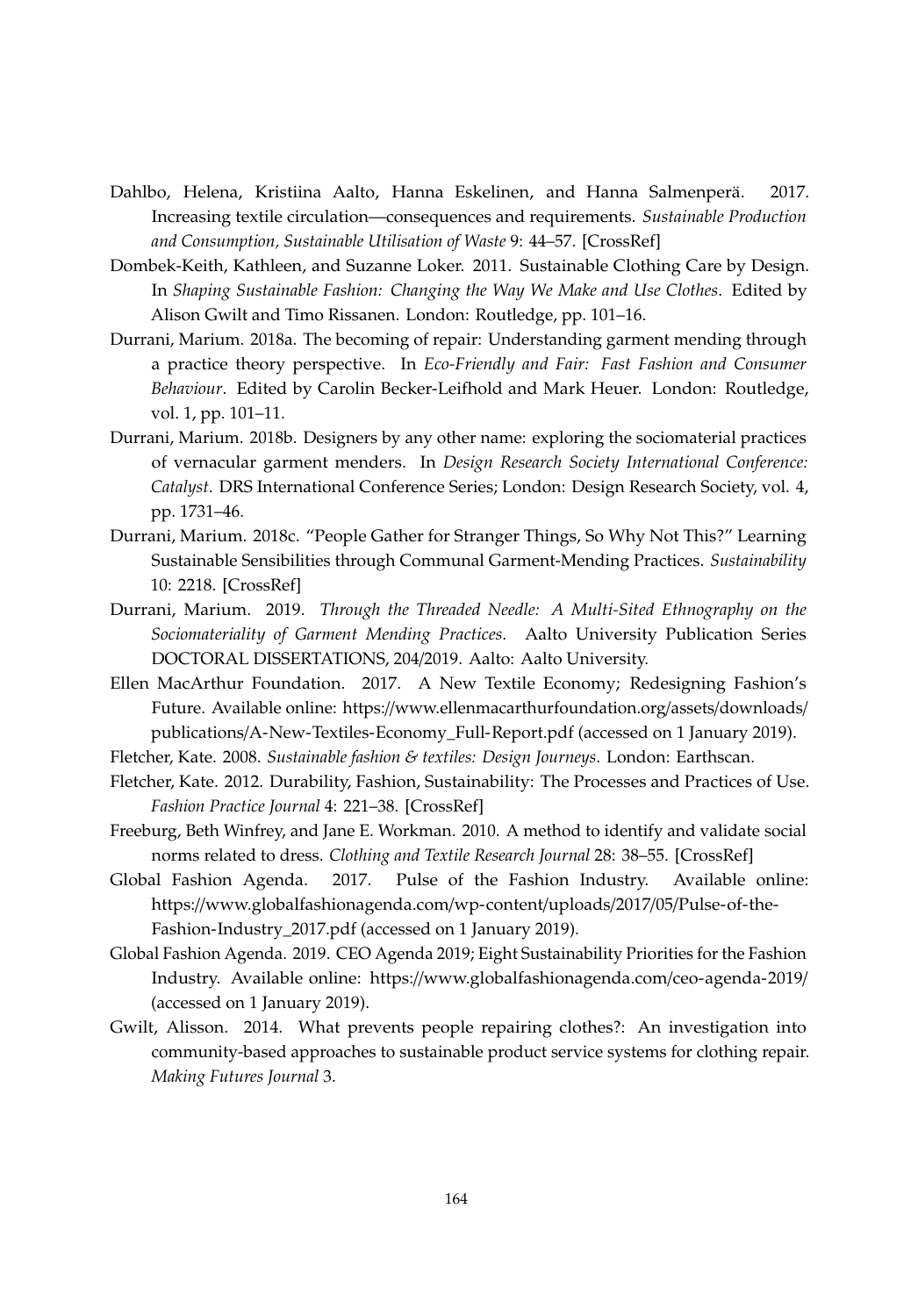- <span id="page-12-2"></span>Hendriksz, Vivian. 2017. H&M Accused of Burning 12 Tonnes of New, Unsold Clothing. Fashion United. Available online: https://[fashionunited.uk](https://fashionunited.uk/news/fashion/h-m-accused-of-burning-12-tonnes-of-new-unsold-clothing-per-year/2017101726341)/news/fashion/h-m-accused[of-burning-12-tonnes-of-new-unsold-clothing-per-year](https://fashionunited.uk/news/fashion/h-m-accused-of-burning-12-tonnes-of-new-unsold-clothing-per-year/2017101726341)/2017101726341 (accessed on 1 January 2019).
- <span id="page-12-11"></span>Hirscher, Anja-Lisa, Kirsi Niinimäki, and Cosette Armstrong. 2018. Social Manufacturing in the Fashion sector: New value creation through alternative design strategies? *Journal of Cleaner Production* 172: 4544–54. [\[CrossRef\]](http://dx.doi.org/10.1016/j.jclepro.2017.11.020)
- <span id="page-12-8"></span>Korjaussarja. 2014. KORJAUSSARJAKOLLEKTIIVI. Available online: [https:](https://korjaussarjakollektiivi.wordpress.com/)// [korjaussarjakollektiivi.wordpress.com](https://korjaussarjakollektiivi.wordpress.com/)/ (accessed on 29 September 2019).
- <span id="page-12-1"></span>Lacy, Peter, and Jakob Rutqvist. 2015. *Waste to Wealth. The Circular Economy Advantage*. Hampshire: Palgrave Macmillan.
- <span id="page-12-4"></span>Laitala, Kirsi. 2015. Applicability of social practice theory for sustainable clothing consumption research. Paper presented at the Global Cleaner Production and Sustainable Consumption Conference, Sitges, Spain, November 1–4.
- <span id="page-12-0"></span>Laitala, Kirsi, and Ingun Grimstadd Klepp. 2015. Age and active life of clothing. In *PLATE, Product Lifetimes and the Environment 2015 Conference*. Edited by Tim Cooper, Naomi Braithwaite, Mariale Moreno and Giuseppe Salvia. Nottingham: Nottingham Trent University: CADBE, pp. 182–86. Available online: http://[www.plateconference.org](http://www.plateconference.org/pdf/plate_2015_proceedings.pdf)/ pdf/[plate\\_2015\\_proceedings.pdf](http://www.plateconference.org/pdf/plate_2015_proceedings.pdf) (accessed on 29 September 2019).
- <span id="page-12-6"></span>Laitala, Kirsi, and Ingun Grimstadd Klepp. 2018. Care and Production of Clothing in Norwegian Homes: Environmental Implications of Mending and Making Practices. *Sustainability* 10: 2899. [\[CrossRef\]](http://dx.doi.org/10.3390/su10082899)
- <span id="page-12-5"></span>Lapolla, Kendra, and Elizabeth B-N Sanders. 2015. Using cocreation to engage everyday creativity in reusing and repairing apparel. *Clothing and Textiles Research Journal* 33: 183–98. [\[CrossRef\]](http://dx.doi.org/10.1177/0887302X15572877)
- <span id="page-12-3"></span>McLaren, Angharad, and Shirley McLauchlan. 2015. Crafting Sustainable Repairs: Practice-Based Approaches to Extending the Life of Clothes. Paper presented at the PLATE Conference, Delft, The Netherlands, June 17–19.
- <span id="page-12-7"></span>Middleton, Jonnet. 2010. Sock Exchange, Cork 2010. Available online: https://[futuremenders.](https://futuremenders.wordpress.com/projects/sock-exchange-cork/) wordpress.com/projects/[sock-exchange-cork](https://futuremenders.wordpress.com/projects/sock-exchange-cork/)/ (accessed on 29 September 2019).
- <span id="page-12-9"></span>Niinimäki, Kirsi. 2009. Consumer Values and Eco-Fashion in the Future. *Future of the Consumer Society. Paper Presented at the Conference "Future of the Consumer Society", Tampere, Finland, May 28–29*. Edited by Marileena Koskela and Markus Vinnari. pp. 125–34. Available online: https://[www.utupub.fi](https://www.utupub.fi/handle/10024/147587)/handle/10024/147587 (accessed on 1 January 2019).
- <span id="page-12-10"></span>Niinimäki, Kirsi. 2014. Green Aesthetics in Clothing: Normative Beauty in Commodities. *Artifact* 3: 3.1–3.13. [\[CrossRef\]](http://dx.doi.org/10.14434/artifact.v3i3.3653)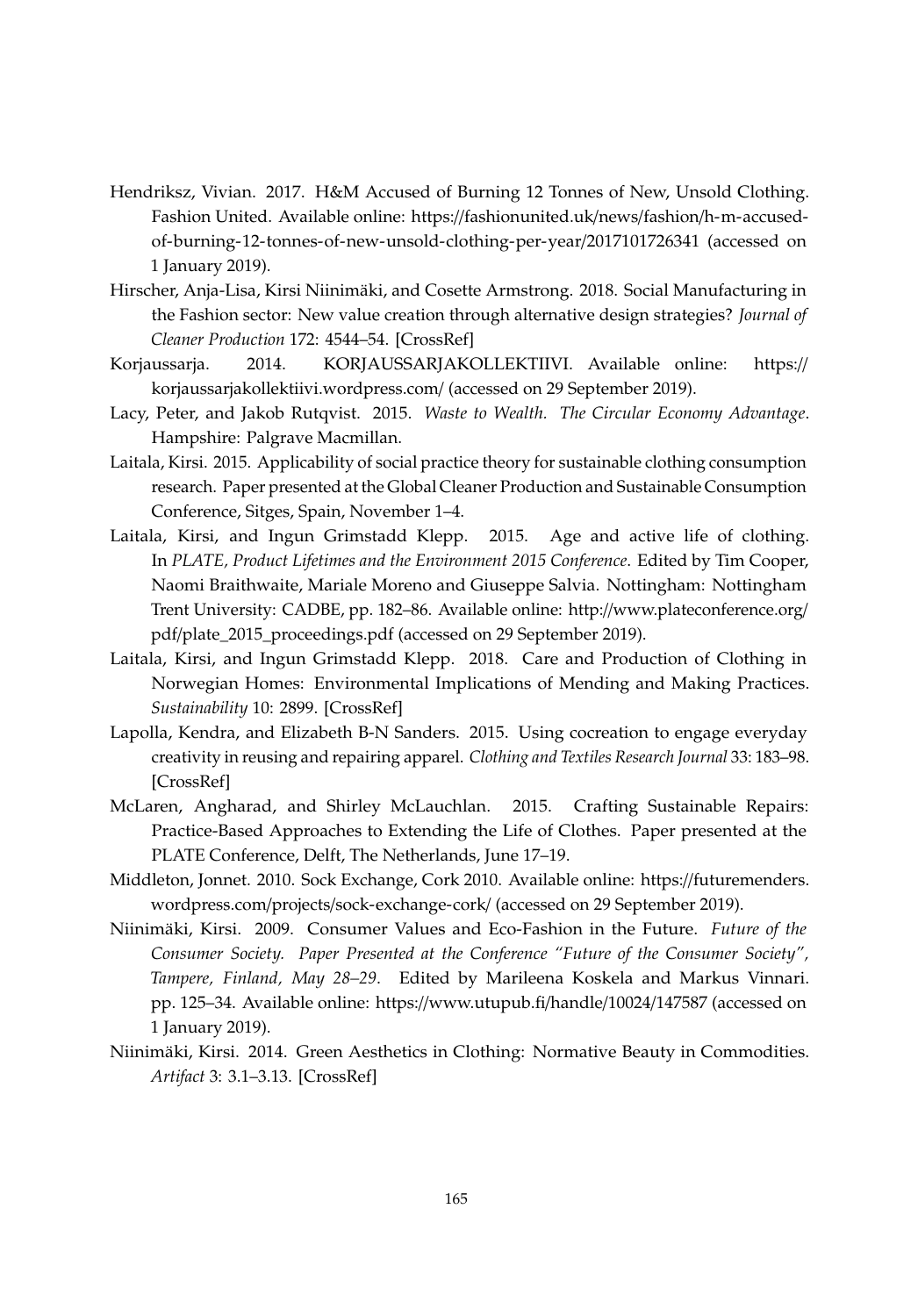- <span id="page-13-11"></span>Niinimäki, Kirsi. 2018. *Sustainable Fashion in a Circular Economy*. Available online: [https:](https://aaltodoc.aalto.fi/handle/123456789/36608) //[aaltodoc.aalto.fi](https://aaltodoc.aalto.fi/handle/123456789/36608)/handle/123456789/36608 (accessed on 1 January 2020).
- <span id="page-13-1"></span>Niinimäki, Kirsi, Cindy Kohtala, and Marium Durrani. 2020a. Emerging DIY Activities to Enable Well-being and Connected Societies. *International Journal of Craft Research*.
- <span id="page-13-10"></span>Niinimäki, Kirsi, Peters Gregory, Helena Dahlbo, Patsy Perry, Timo Rissanen, and Aliso Gwilt. 2020b. Paying the environmental price for fast fashion. *Nature Reviews: Earth and Environment* 1: 189–200.
- <span id="page-13-4"></span>Norum, Pamela. S. 2013. Examination of apparel maintenance skills and practices: Implications for sustainable clothing consumption. *Family and Consumer Sciences Research Journal* 42: 124–37. [\[CrossRef\]](http://dx.doi.org/10.1111/fcsr.12047)
- <span id="page-13-12"></span>Nudie Jeans. 2019. Free Repairs for Life. Available online: https://[www.nudiejeans.com](https://www.nudiejeans.com/page/free-repairs-for-life)/page/ [free-repairs-for-life](https://www.nudiejeans.com/page/free-repairs-for-life) (accessed on 14 September 2019).
- <span id="page-13-13"></span>Nudie Jeans. 2019. Reuse. Available online: https://[www.nudiejeans.com](https://www.nudiejeans.com/page/re-use)/page/re-use (accessed on 14 September 2019).
- <span id="page-13-2"></span>Peters, Gregory M., Gustav Sandin, and Björn Spak. 2019. Environmental prospects for mixed textile recycling in Sweden. *ACS Sustainable Chemistry & Engineering* 13: 11682–90.
- <span id="page-13-5"></span>Repair Café Foundation (RCF). 2012. Available online: https://[repaircafe.org](https://repaircafe.org/en/)/en/ (accessed on 1 January 2018).
- <span id="page-13-14"></span>Reima. 2019. Tuotteen käyttö ja elinkaari. [Reima, The use and lifetime of a product]. Available online: https://www.reima.com/fi/[tuotteen-kaytto-ja-elinkaari](https://www.reima.com/fi/tuotteen-kaytto-ja-elinkaari) (accessed on 29 September 2019).
- <span id="page-13-9"></span>REMAKE. 2009. REMAKE-Eco Design Atelier. Available online: http://[remake.fi](http://remake.fi/)/ (accessed on 29 September 2019).
- <span id="page-13-8"></span>Repair-a-thon. 2016. Available online: https://[www.facebook.com](https://www.facebook.com/GingerHeads/?hc_ref=SEARCH)/GingerHeads/?hc\_ref= [SEARCH](https://www.facebook.com/GingerHeads/?hc_ref=SEARCH) (accessed on 29 September 2019).
- <span id="page-13-0"></span>Sajn, Nikolina. 2019. Environmental Impact of the Textile and Clothing Industry; What Consumers Need to Know. European Union. EPRS European Parliamentary Research Service. Available online: http://[www.europarl.europa.eu](http://www.europarl.europa.eu/thinktank/en/document.html?reference=EPRS_BRI%282019%29633143)/thinktank/en/ document.html?reference=[EPRS\\_BRI%282019%29633143](http://www.europarl.europa.eu/thinktank/en/document.html?reference=EPRS_BRI%282019%29633143) (accessed on 1 August 2019).
- <span id="page-13-7"></span>The Remakery. 2011. Repair Surgery, The Remakery. The Remakery. Available online: https://[www.edinburghremakery.org.uk](https://www.edinburghremakery.org.uk/about-us/)/about-us/ (accessed on 29 September 2019).
- <span id="page-13-6"></span>Tom of Holland's Visible Mending Programme. 2017. Available online: https://[tomofholland.](https://tomofholland.com/about/) com/[about](https://tomofholland.com/about/)/ (accessed on 29 September 2019).
- <span id="page-13-3"></span>Twigger, Holroyd, A. 2016. Perceptions and practices of dress-related leisure: shopping, sorting, making and mending. *Annals of Leisure Research* 19: 275–93. [\[CrossRef\]](http://dx.doi.org/10.1080/11745398.2015.1111148)